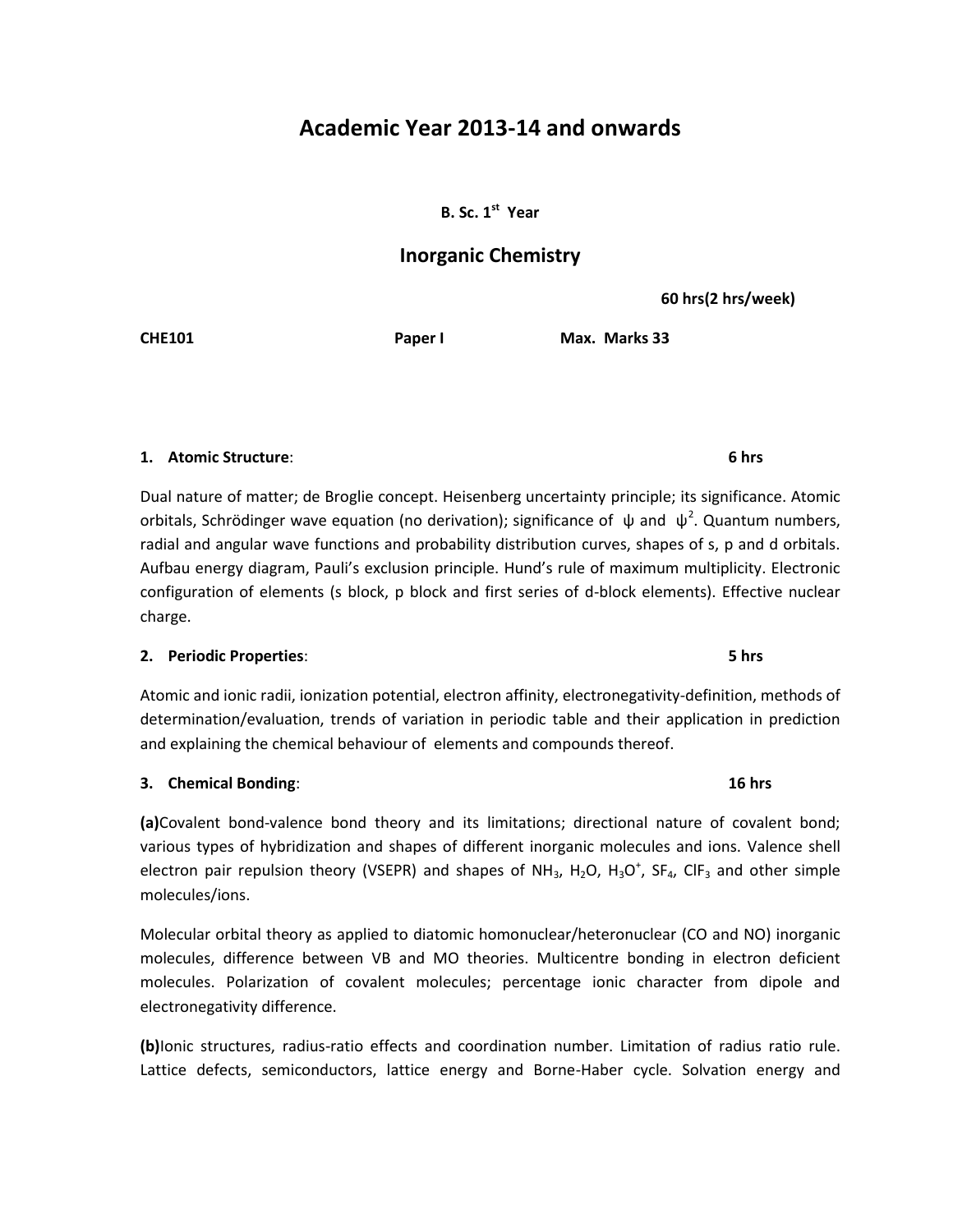solubility of ionic solids. Polarizing power and polarizability of ions; Fajan's rule. Metallic bond-Electron Pool and MO theories.

Weak interactions-hydrogen bonding and Van der Waals forces.

## **4. s-Block elements: 6 hrs**

General discussion with respect to all periodic and chemical properties, diagonal relationship, salient features of hydrides, solvation and complexation tendencies, an introduction to their alkyls and aryls. Role of alkali and alkaline earth metal ions in bio-systems.

General discussion and comparative study (all periodic and chemical properties including diagonal relationship) of groups 13 to 17 elements; chemistry of elements-hydrides, oxides & oxy-acids, and halides (including inert pair effect). Diborane-properties & structure, borohydrides, carbides, fluorocarbons, inter-halogen compounds, polyhalides and basic properties of iodine.

**5. p-Block elements**: **16 hrs**

Inert-pair effect: in heavier elements of 13, 14 & 15 group elements; its consequences in redox properties of their halides.

### **7. Chemistry of Noble gases 5 hrs**

Chemical properties of the noble gases, chemistry of Xenon, structure and bonding in xenon compounds.

# **8. Metallurgical processes: 6 hrs**

Minerals & ores; general metallurgical processes-concentration ores, calcination, roasting, smelting, slag & flux. Extraction and refining of metals., Chemistry of extraction and isolation of Lithium and Beryllium.

**Organic Chemistry**

|               | B.Sc. I year | 60 hrs(2 hrs/week) |
|---------------|--------------|--------------------|
| <b>CHE102</b> | Paper II     | Max. Marks 33      |

**1.** Structure and bonding 5 hrs **5** hrs **5** hrs **5** hrs **5** hrs **5** hrs **5** hrs **5** hrs **5** hrs **5** hrs **5** hrs **5** hrs **5** hrs **5** hrs **5** hrs **5** hrs **5** hrs **5** hrs **5** hrs **6 1**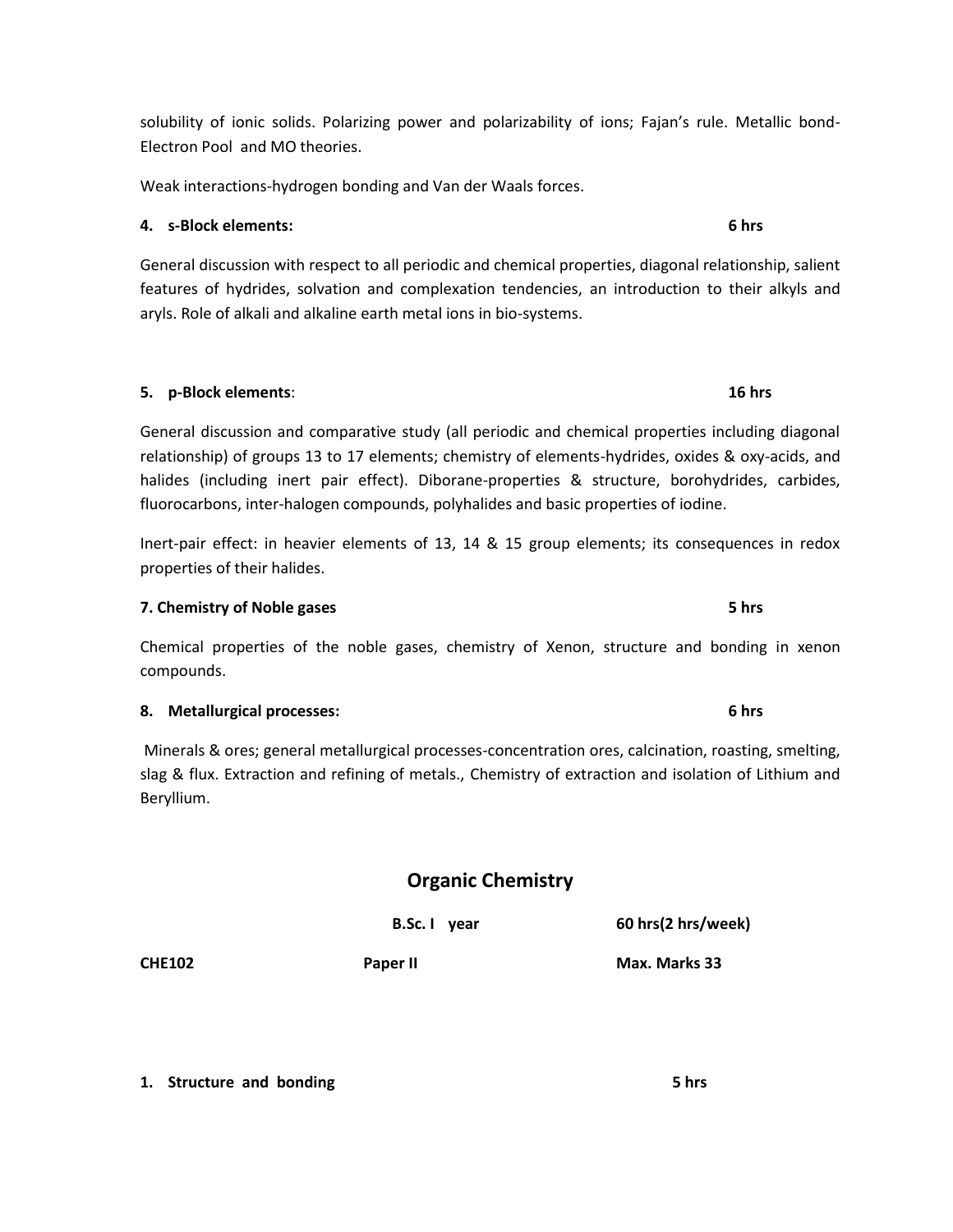Hybridization, bond lengths and bond angles, bond energy, localized and delocalized chemical bond, van der Waals interactions, inclusion compounds, clatherates, charge transfer complexes, resonance, hyperconjugation, aromaticity, inductive and field effects, hydrogen bonding.

### **2. Mechanism of organic reactions 8 hrs**

Curved arrow notation, drawing electron movements with arrows, half headed and double headed arrows, homolytic and heterolytic bond breaking. Types of reagents- electrophiles and nucleophiles. Types of organic reactions. Energy considerations. Reactive intermediates; carbocations, carbanions, free radicals, carbenes, arynes and nitrenes (with examples). Assigning formal charges on intermediates and other ionic species. Methods of determination of reaction mechanism (product analysis, intermediates, isotope effects, kinetic and stereochemical studies).

### **3. Stereochemistry of organic compounds 12 hrs**

Concepts of isomerism. Types of isomerism.Optical isomerism- elements of symmetry, molecular chirality, enantiomers, stereogenic centers, optical activity, properties of enantiomers, chiral and achiral molecules with two stereogenic centres, diastereomers, threo and erythro diastereomers, meso compounds, resolution of enantiomers, inversion, retention and racemization. Relative and absolute configuration, sequence rules,  $D \& L$  and R & S systems of nomenclature. Geometric isomerism; determination of configuration of geometric isomers, E & Z system of nomenclature, geometric isomerism in oximes and alicyclic compounds.

Conformational isomerism; conformational analysis of ethane and n- butane, conformational conformations of cyclohexane, axial and equatorial bonds, conformations of monosubstituted cyclohexane derivatives. Newman projection and Sawhorse formulae, Fischer and flying wedge formulae. Difference between configuration and conformation.

### **4 Alkanes and Cycloalkanes 7 hrs**

IUPAC nomenclature of branched and unbranched alkanes, the alkyl group, classification of carbon atoms in alkanes. Isomerism in alkanes, sources, methods of formation ( with special reference to Wurtz reaction, Kolbe reaction, Corey-House reaction and decarboxylation of carboxylic acids), physical properties and chemical reactions of alkanes. Mechanism of free radical halogenation of alkanes: Mechanism of free radical, halogenation of alkanes: orientation, reactivity and selectivity.

Cycloalkanes; nomenclature, methods of formation, chemical reactions, Baeyer's strain theory and its limitations. Ring strain in small rings (cyclopropane and cyclobutane), theory of strainless rings. The case of cyclopropane ring-banana bonds.

### **5. Alkenes, Cycloalkenes, Dienes and Alkynes 12 hrs**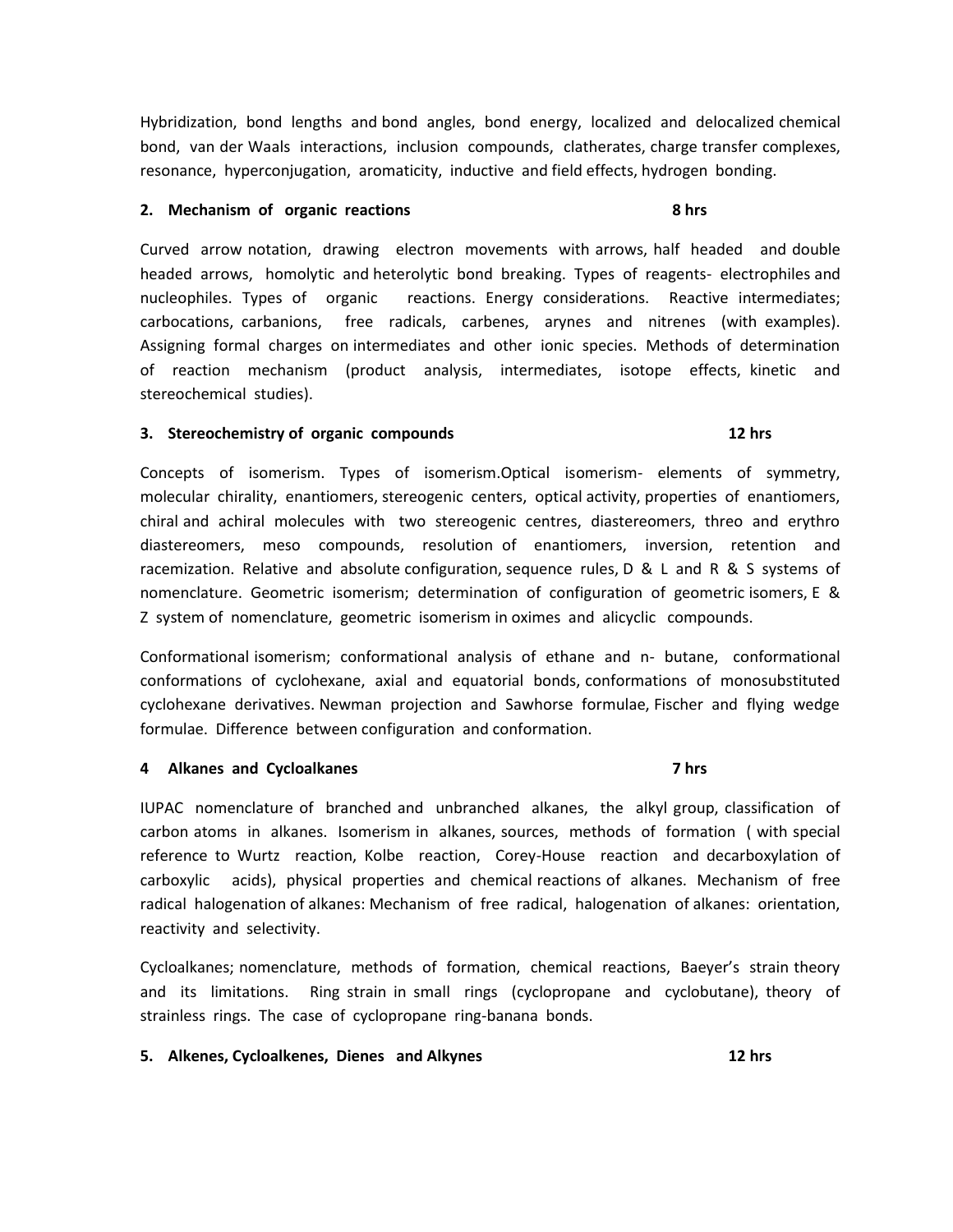Nomenclature of alkenes , methods of formation, mechanism of dehydration of alcohols and dehydrohalogenation of alkyl halides, regioselectivity in alcohol dehydration. The Saytzeff Rule, Hoffmann Elimination, physical properties and relative stabilities of alkenes. Chemical reaction of alkenes - mechanism involved in hydrogenation, electrophilic and free radical additions, Markownikoff's Rule, hydroboration-oxidation, oxymercuration-reduction. Epoxidation, ozonolysis, hydration, hydroxylation and oxidation with  $KMnO<sub>4</sub>$ , Polymerization of alkenes. Substitution at the allylic and vinylic positions of alkenes. Industrial applications of ethylene and propene. Methods of formation, conformation and chemical reactions of cycloalkenes. Nomenclature and classification of dienes; isolated, conjugated and cumulative dienes. Structure of allenes and butadiene, methods of formation, polymerization. Chemical reactions- 1,2 and 1,4 additions, Diels Alder reaction.

Nomenclature, structure and bonding in alkynes. Methods of formation. Chemical reactions of alkynes, acidity of alkynes. Mechanism of electrophilic and nucleophilic addition reactions, hydroboration- oxidation, metal- ammonia reduction, oxidation and polymerization.

### **6.** Arenes and Aromaticity **8 hrs 8 hrs 8 hrs 8 hrs**

Nomenclature of benzene derivatives. The aryl group. Aromatic nucleus and side chain. Structure of benzene: Molecular formula and Kekule structure. Stability and carbon –carbon bond length of benzene, resonance structure, MO picture. Aromaticity –the Hückel rule, aromatic ions.

Aromatic electrophilic substitution reaction –general pattern of the mechanism, role of  $\sigma$  and  $\pi$ and complex. Mechanism of nitration , halogenation, sulphonation, mercuration and Friedel-Crafts reaction. Energy profile diagrams. Activating and deactivating substituents, orientation and ortho/para ratio. Side chain reactions of benzene derivatives. Birch reduction. Methods of formation and chemical reactions of alkylbenzenes, alkynylbenzenes and biphenyl.

### **7.** Alkyl and Aryl Halides 8 hrs **8 hrs 8 hrs 8 hrs**

Nomenclature and classes of alkyl halides, methods of formation, chemical reactions. Mechanism of nucleophilic substitution reactions of alkyl halides,  $S_N^2$  and  $S_N^1$  reaction with energy profile diagrams.

Polyhalogen compounds - Chloroform , carbon tetrachloride. Methods of formation of aryl halides, nuclear and side chain reaction. The addition elimination mechanism and the elimination addition mechanisms of nucleophilic substitution reactions. Relative reactivity of alkyl halides vs allyl, vinyl and aryl halides. Synthesis and uses of DDT and BHC.

**Physical Chemistry**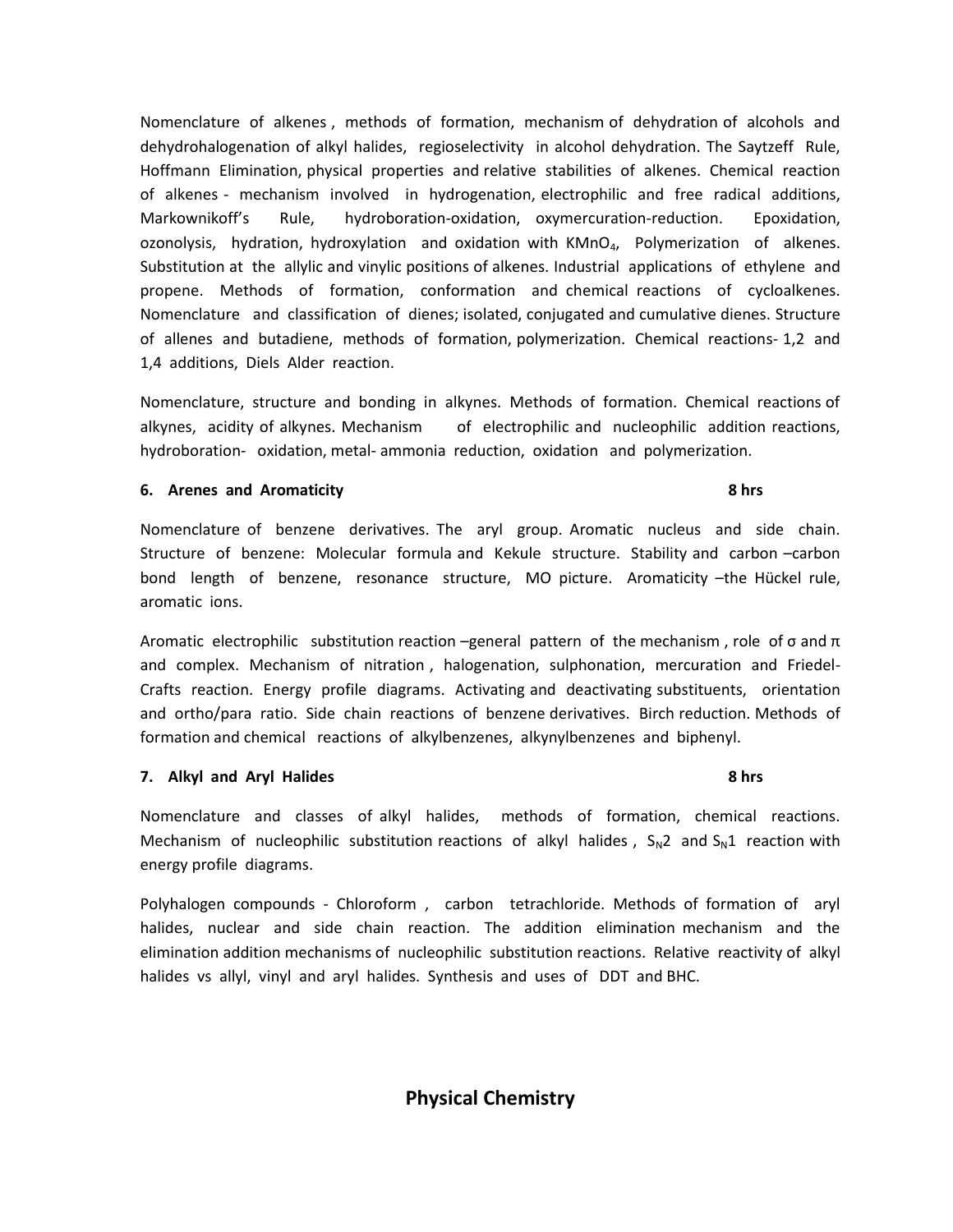**B.Sc. I year 60 hrs(2 hrs/week)**

**CHE103 Paper III Max. Marks 34**

**1. Gaseous States 10 hrs**

Postulates of kinetic theory of gases, deviation from ideal behavior, van der Waal's equation of states, Critical phenomena – PV isotherms of real gases, relationship between critical constants and van der Waals constants, the law of corresponding states, reduced equation of state.

Molecular velocities: Root mean square, average and most probable velocities, qualitative discussion of the Maxwell's distribution of molecular velocities, collision number, mean free path and collision diameter, liquification of gases (based on Joule-Thomson effect).

### **2. Liquid State 8 hrs**

Intermolecular forces, structure of liquids (a qualitative description) Structural differences between solids, liquids and gases. Physical properties of liquids including their methods of determination: surface tension, viscosity and refractive index. Liquid crystals, difference between liquid crystal, solids and liquids.

# **3**. **Solid State 8 hrs**

Definition of space lattice, unit cell, crystal planes, Miller indices, Laws of crystallography – (i) law of constancy of interfacial angels (ii) law of rationality of indices (iii) law of symmetry. Symmetry elements in crystals, X-ray diffraction by crystals,. Derivation of Bragg's equation. Determination of crystal structure of NaCl, KCl and CsCl (Laue's method and powder method).

### **4. Colloidal State 6 hrs**

Definition of colloids, classification of colloids. Solids in liquids (sols): properties – kinetic, optional and electrical; stability of colloids, protective action, Hardy-Schulze law, gold number. Liquids in liquids (emulsions): types of emulsions, preparation, emulsifier. Liquids in solids (gels): classification, preparation and properties, inhibition, general application of colloids.

# **5. Chemical Kinetics and Catalysis 14 hrs**

Chemical kinetics and its scope, rate of a reaction, factors influencing the rate of a reaction– concentration, temperature, pressure, solvent, light, catalyst. Concentration dependence of rates mathematical characteristics of simple reaction – zero order, first order, second order, pseudo order, half life determination of the order of reaction – differential method, method of integration, method of half life period and isolation methods concept of activation energy. Radioactive decay a first order phenomenon. Catalysis, characteristics of catalyzed reactions, classification of catalysis, miscellaneous examples.

### **6. Thermodynamics I 14 hrs**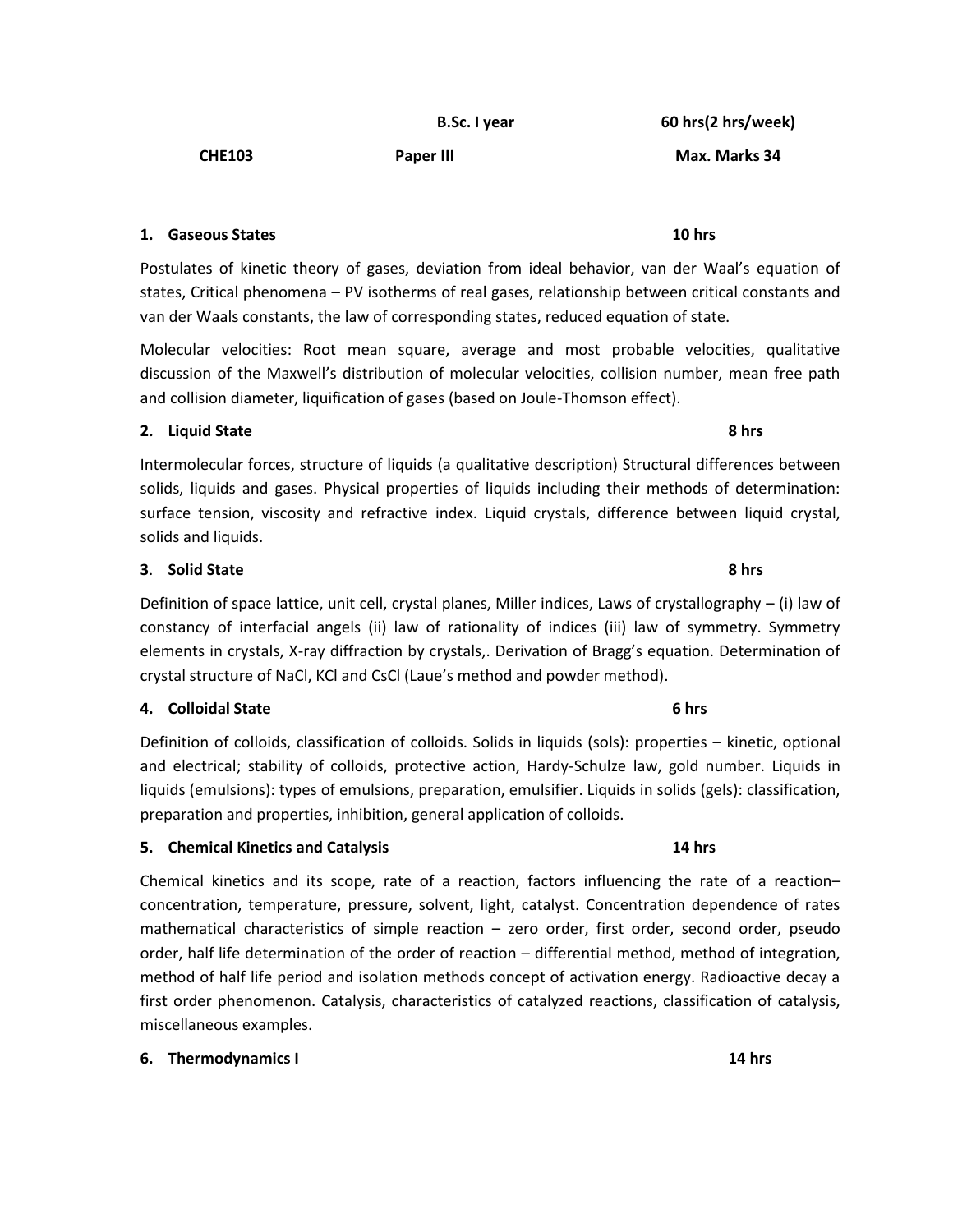Definition of thermodynamic terms, system, surroundings etc. types of systems, intensive and extensive properties, state and path functions and their differentials, thermodynamic process, concept of heat and work, First law of thermodynamics, definition of internal energy and enthalpy. Heat capacity – heat capacities at constant volume and at constant pressure and their relationship, Joule – Thomson coefficient and inversion temperature, calculation of w, q, dU & dH for the expansion of ideal gases under isothermal and adiabatic conditions for reversible processes, Thermochemistry; standard state, Standard enthalpy of formation – Hess's law of heat summation and its application, heat of reaction at constant pressure and at constant volume. Enthalpy of neutralization, bond dissociation energy and its calculation from thermochemical data, temperature dependence of enthalpy, Kirchoff's equation.

**Lab course B. Sc. Chemistry I year Max. Marks 50**

### **6 hrs/week**

- 1. Laboratory hazards and safety precautions; errors, significant figures, lab report writing.
- 2. Qualitative analysis: Mixture analysis; preparation of sodium carbonate extract, identification of anions cations including anions in combination and interfering radicals. Preparation of original solution for basic radical analysis; problems based on Law of mass action, Le Chatelier Principle; common ion effect, solubility product, pH and buffer solutions. Total number of cations and anions in a mixture shall be six.
- 4. Quantitative analysis: Volumetric exercises; preparation of a solution in normal/molar terms, its standardization using a primary standard solution, determination of the strength of unknown solution. Double titration-based on redox reactions involving internal as well as external indicators. Iodometry.
- 3. Determination of viscosity and relative viscosity of given liquids using Ostwald's viscometer. Determination of surface tension and relative surface tension of given liquids using drop pipette.

One exercise each from inorganic mixture(qualitative 06 radicals), physical chemistry experiment and volumetric exercise (quantitative) shall be given in the examination.

### **Distribution of marks shall be as given below**:

| i)   | Inorganic mixture for six radicals |    | 17 |
|------|------------------------------------|----|----|
| ii)  | Physical chemistry experiment      | 08 |    |
| iii) | Volumetric exercise                |    | 13 |
| iv)  | *Viva - voce                       |    | 05 |